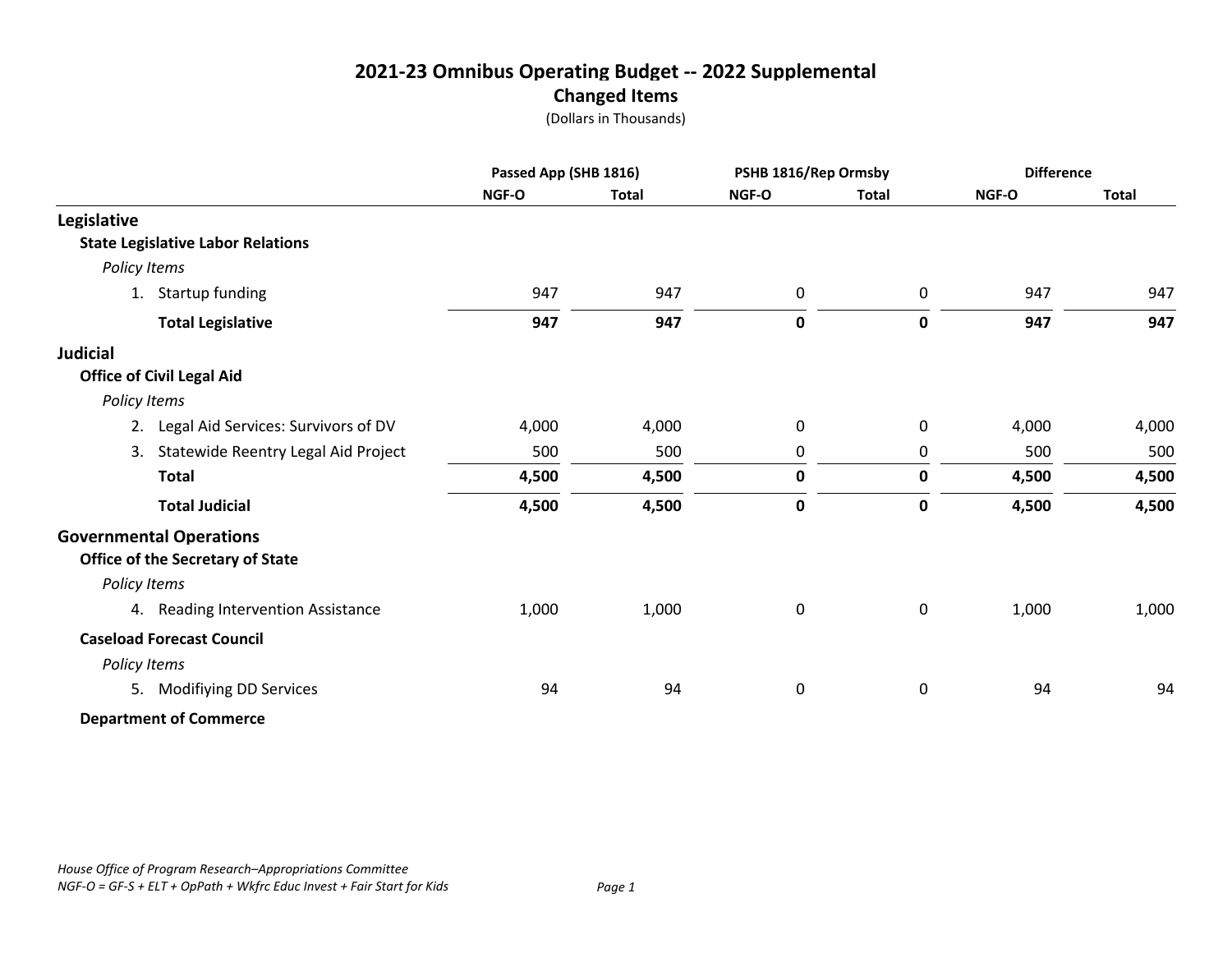|                       |                                             | Passed App (SHB 1816) |              | PSHB 1816/Rep Ormsby |              | <b>Difference</b> |              |
|-----------------------|---------------------------------------------|-----------------------|--------------|----------------------|--------------|-------------------|--------------|
|                       |                                             | NGF-O                 | <b>Total</b> | NGF-O                | <b>Total</b> | NGF-O             | <b>Total</b> |
| Policy Items          |                                             |                       |              |                      |              |                   |              |
| 6.                    | <b>Energy Efficiency Housing Pilot</b>      | 1,000                 | 1,000        | 0                    | 0            | 1,000             | 1,000        |
| 7.                    | <b>Expand Ombuds Program</b>                | 400                   | 400          | 0                    | 0            | 400               | 400          |
| 8.                    | <b>Family Resource Center Grants</b>        | 5,000                 | 5,000        | 0                    | 0            | 5,000             | 5,000        |
| 9.                    | <b>GMA: Cost Evaluation/Jurisdictions</b>   | 250                   | 250          | 0                    | 0            | 250               | 250          |
| 10.                   | Healthy Youth/Violence Prevention           | 2,800                 | 2,800        | 0                    | 0            | 2,800             | 2,800        |
| 11.                   | Youth Gang Violence Prevention              | 500                   | 500          | 0                    | 0            | 500               | 500          |
|                       | <b>Total</b>                                | 9,950                 | 9,950        | $\mathbf 0$          | 0            | 9,950             | 9,950        |
|                       | <b>Total Governmental Operations</b>        | 11,044                | 11,044       | $\pmb{0}$            | 0            | 11,044            | 11,044       |
| <b>Mental Health</b>  | <b>Dept of Social &amp; Health Services</b> |                       |              |                      |              |                   |              |
| Policy Items          |                                             |                       |              |                      |              |                   |              |
| 12.                   | San Juan Cottage Staffing                   | 121                   | $-2,998$     | $-68$                | $-3,187$     | 189               | 189          |
| 13.                   | <b>State Hospital Direct Care Staffing</b>  | 6,091                 | 6,091        | 5,934                | 6,091        | 157               | 0            |
|                       | <b>Total</b>                                | 6,212                 | 3,093        | 5,866                | 2,904        | 346               | 189          |
|                       | <b>Developmental Disabilities</b>           |                       |              |                      |              |                   |              |
| Policy Items          |                                             |                       |              |                      |              |                   |              |
|                       | 14. COVID FMAP Increase                     | $-50,955$             | $-24,973$    | $-51,135$            | $-25,153$    | 180               | 180          |
| <b>Long-Term Care</b> |                                             |                       |              |                      |              |                   |              |
| Policy Items          |                                             |                       |              |                      |              |                   |              |
|                       | 15. AAA Rate Increase                       | 12,000                | 24,000       | 0                    | 0            | 12,000            | 24,000       |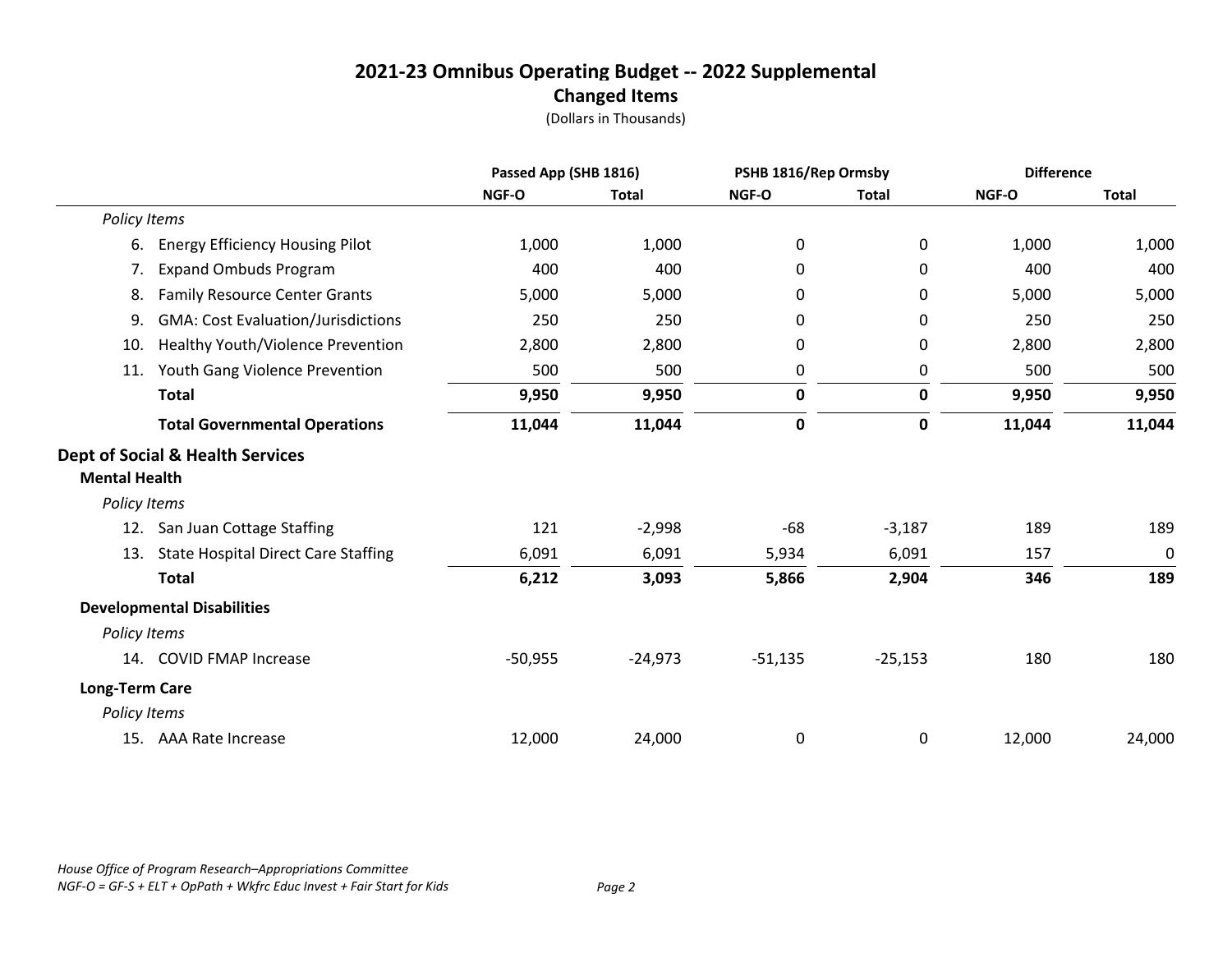|                                                 |                                                   | Passed App (SHB 1816) |              | PSHB 1816/Rep Ormsby |              | <b>Difference</b> |              |
|-------------------------------------------------|---------------------------------------------------|-----------------------|--------------|----------------------|--------------|-------------------|--------------|
|                                                 |                                                   | NGF-O                 | <b>Total</b> | NGF-O                | <b>Total</b> | NGF-O             | <b>Total</b> |
| 16.                                             | Senior Farmer's Market Nutrition                  | 1,524                 | 1,524        | 2,364                | 2,364        | $-840$            | $-840$       |
|                                                 | <b>Total</b>                                      | 13,524                | 25,524       | 2,364                | 2,364        | 11,160            | 23,160       |
|                                                 | <b>Total Dept of Social &amp; Health Services</b> | $-31,219$             | 3,644        | $-42,905$            | $-19,885$    | 11,686            | 23,529       |
| <b>Other Human Services</b><br><b>HCA-Other</b> |                                                   |                       |              |                      |              |                   |              |
| Policy Items                                    |                                                   |                       |              |                      |              |                   |              |
|                                                 | 17. Adult Acupuncture Coverage                    | 403                   | 1,588        | 0                    | 0            | 403               | 1,588        |
| 18.                                             | Adult Chiropractic Coverage                       | 581                   | 2,287        | 0                    | 0            | 581               | 2,287        |
|                                                 | <b>Total</b>                                      | 984                   | 3,875        | 0                    | 0            | 984               | 3,875        |
|                                                 | <b>Criminal Justice Training Comm</b>             |                       |              |                      |              |                   |              |
| Policy Items                                    |                                                   |                       |              |                      |              |                   |              |
| 19.                                             | <b>Body Cameras</b>                               | 100                   | 100          | 0                    | 0            | 100               | 100          |
| 20.                                             | Law Enforcement Wellness Programs                 | 2,500                 | 2,500        | 0                    | 0            | 2,500             | 2,500        |
|                                                 | <b>Total</b>                                      | 2,600                 | 2,600        | 0                    | 0            | 2,600             | 2,600        |
|                                                 | <b>Department of Health</b>                       |                       |              |                      |              |                   |              |
| Policy Items                                    |                                                   |                       |              |                      |              |                   |              |
| 21.                                             | <b>Drinking Water Fluoridation</b>                | 698                   | 698          | 432                  | 432          | 266               | 266          |
| 22.                                             | Sexual Assault Nurse Examiners                    | 1,088                 | 1,088        | 0                    | 0            | 1,088             | 1,088        |
| 23.                                             | <b>Tobacco Prevention</b>                         | 15,000                | 15,000       | 0                    | 0            | 15,000            | 15,000       |
| 24.                                             | Yakima Neighborhood Health Services               | 1,000                 | 1,000        | 0                    | 0            | 1,000             | 1,000        |
|                                                 | <b>Total</b>                                      | 17,786                | 17,786       | 432                  | 432          | 17,354            | 17,354       |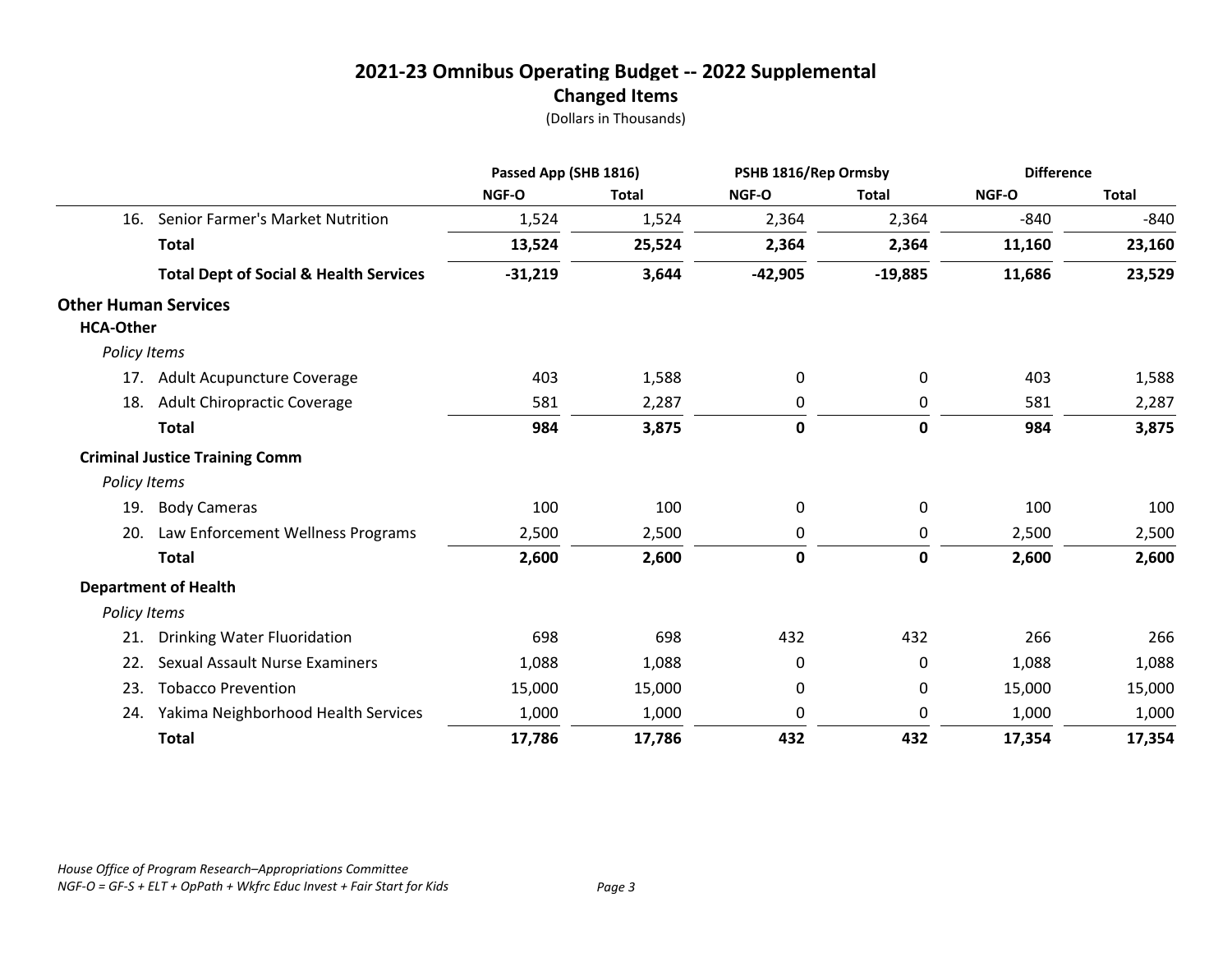|                          |                                         | Passed App (SHB 1816) |              | PSHB 1816/Rep Ormsby |              | <b>Difference</b> |              |
|--------------------------|-----------------------------------------|-----------------------|--------------|----------------------|--------------|-------------------|--------------|
|                          |                                         | NGF-O                 | <b>Total</b> | NGF-O                | <b>Total</b> | <b>NGF-O</b>      | <b>Total</b> |
|                          | <b>Department of Veterans' Affairs</b>  |                       |              |                      |              |                   |              |
| Policy Items             |                                         |                       |              |                      |              |                   |              |
|                          | 25. Veterans Service Officers           | 300                   | 300          | $\mathbf 0$          | 0            | 300               | 300          |
|                          | <b>CYF - Juvenile Rehabilitation</b>    |                       |              |                      |              |                   |              |
| Policy Items             |                                         |                       |              |                      |              |                   |              |
|                          | 26. Education-Security staff: GED progr | 196                   | 196          | 0                    | 0            | 196               | 196          |
| 27.                      | Peer Navigator Program                  | 100                   | 100          | 0                    | 0            | 100               | 100          |
|                          | <b>Total</b>                            | 296                   | 296          | 0                    | 0            | 296               | 296          |
|                          | <b>Total Other Human Services</b>       | 21,966                | 24,857       | 432                  | 432          | 21,534            | 24,425       |
| <b>Natural Resources</b> | <b>Department of Ecology</b>            |                       |              |                      |              |                   |              |
| Policy Items             |                                         |                       |              |                      |              |                   |              |
|                          | 28. Sprague Lake Analysis               | 100                   | 100          | 0                    | 0            | 100               | 100          |
| 29.                      | <b>Water Code Advisory Group</b>        | 0                     | 0            | 709                  | 709          | $-709$            | $-709$       |
|                          | <b>Total</b>                            | 100                   | 100          | 709                  | 709          | $-609$            | $-609$       |
|                          | <b>State Conservation Commission</b>    |                       |              |                      |              |                   |              |
| Policy Items             |                                         |                       |              |                      |              |                   |              |
|                          | 30. Ag & Conservation Participation     | 400                   | 400          | 0                    | 0            | 400               | 400          |
| 31.                      | Community Wildfire Protection Plan      | 60                    | 60           | 0                    | 0            | 60                | 60           |
| 32.                      | Riparian Science Hub                    | 0                     | 0            | 1,000                | 1,000        | $-1,000$          | $-1,000$     |
| 33.                      | <b>Voluntary Stewardship Prog</b>       | 6,000                 | 6,000        | 0                    | 0            | 6,000             | 6,000        |
|                          | <b>Total</b>                            | 6,460                 | 6,460        | 1,000                | 1,000        | 5,460             | 5,460        |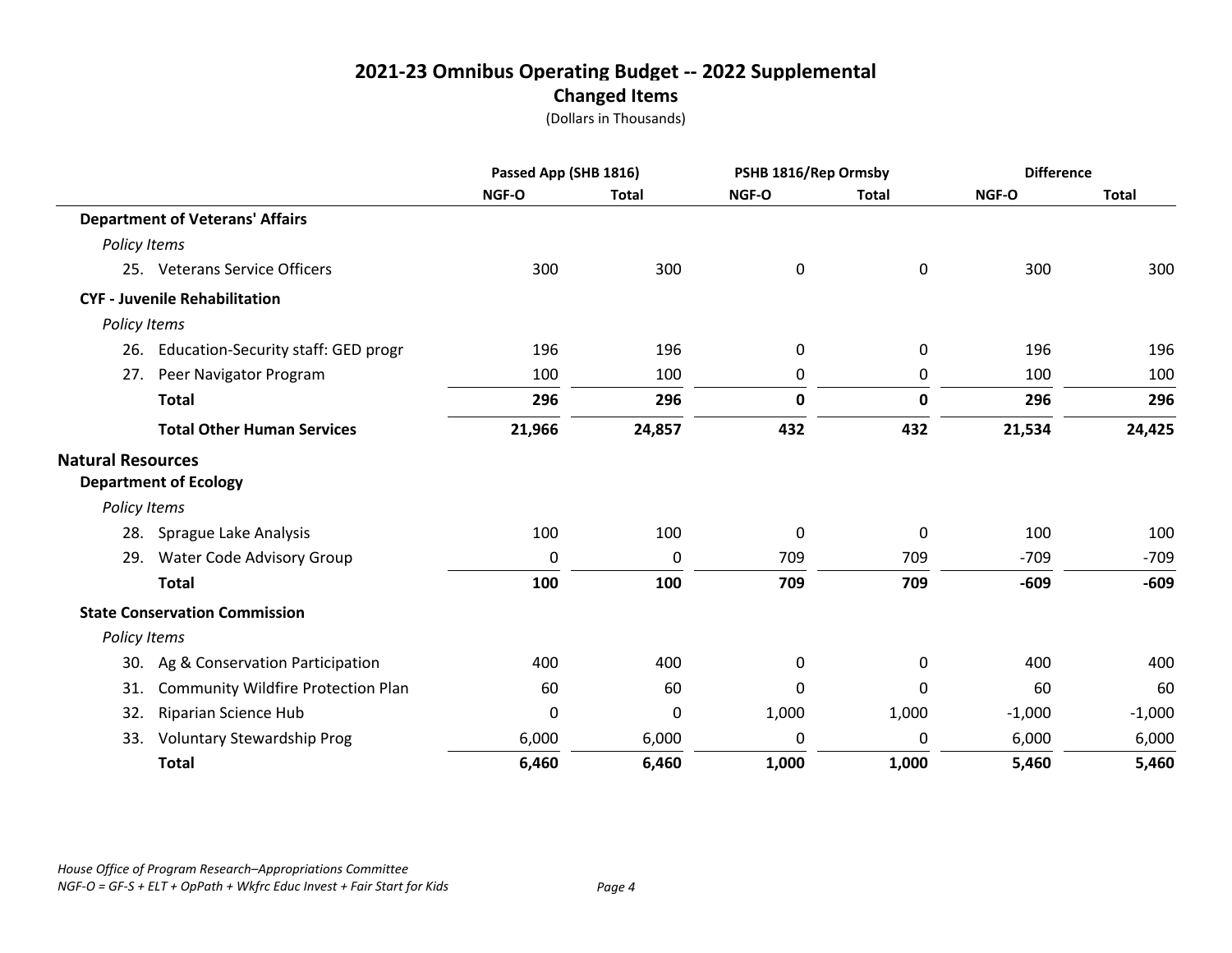|                                                               | Passed App (SHB 1816) |              | PSHB 1816/Rep Ormsby |              | <b>Difference</b> |              |
|---------------------------------------------------------------|-----------------------|--------------|----------------------|--------------|-------------------|--------------|
|                                                               | NGF-O                 | <b>Total</b> | NGF-O                | <b>Total</b> | NGF-O             | <b>Total</b> |
| Dept of Fish and Wildlife                                     |                       |              |                      |              |                   |              |
| Policy Items                                                  |                       |              |                      |              |                   |              |
| 34. Columbia Gillnet License Reduction                        | 0                     | $\mathbf 0$  | 16,700               | 16,700       | $-16,700$         | $-16,700$    |
| <b>Department of Natural Resources</b>                        |                       |              |                      |              |                   |              |
| Policy Items                                                  |                       |              |                      |              |                   |              |
| <b>Wildfire Ready Neighbors</b><br>35.                        | 500                   | 500          | 0                    | 0            | 500               | 500          |
| <b>Total Natural Resources</b>                                | 7,060                 | 7,060        | 18,409               | 18,409       | $-11,349$         | $-11,349$    |
| <b>Transportation</b><br><b>Washington State Patrol</b>       |                       |              |                      |              |                   |              |
| Policy Items                                                  |                       |              |                      |              |                   |              |
| Firefighter Apprenticeship Training<br>36.                    | 0                     | 300          | 0                    | 0            | 0                 | 300          |
| <b>Total Transportation</b>                                   | 0                     | 300          | $\mathbf 0$          | $\mathbf 0$  | 0                 | 300          |
| <b>Public Schools</b><br><b>OSPI &amp; Statewide Programs</b> |                       |              |                      |              |                   |              |
| Policy Items                                                  |                       |              |                      |              |                   |              |
| 37. Small District Support                                    | 7,000                 | 7,000        | 0                    | $\mathbf 0$  | 7,000             | 7,000        |
|                                                               |                       |              |                      |              |                   |              |
| <b>Institutional Education</b>                                |                       |              |                      |              |                   |              |
| Policy Items                                                  |                       |              |                      |              |                   |              |
| <b>Residential School Staff</b><br>38.                        | 500                   | 500          | 0                    | 0            | 500               | 500          |